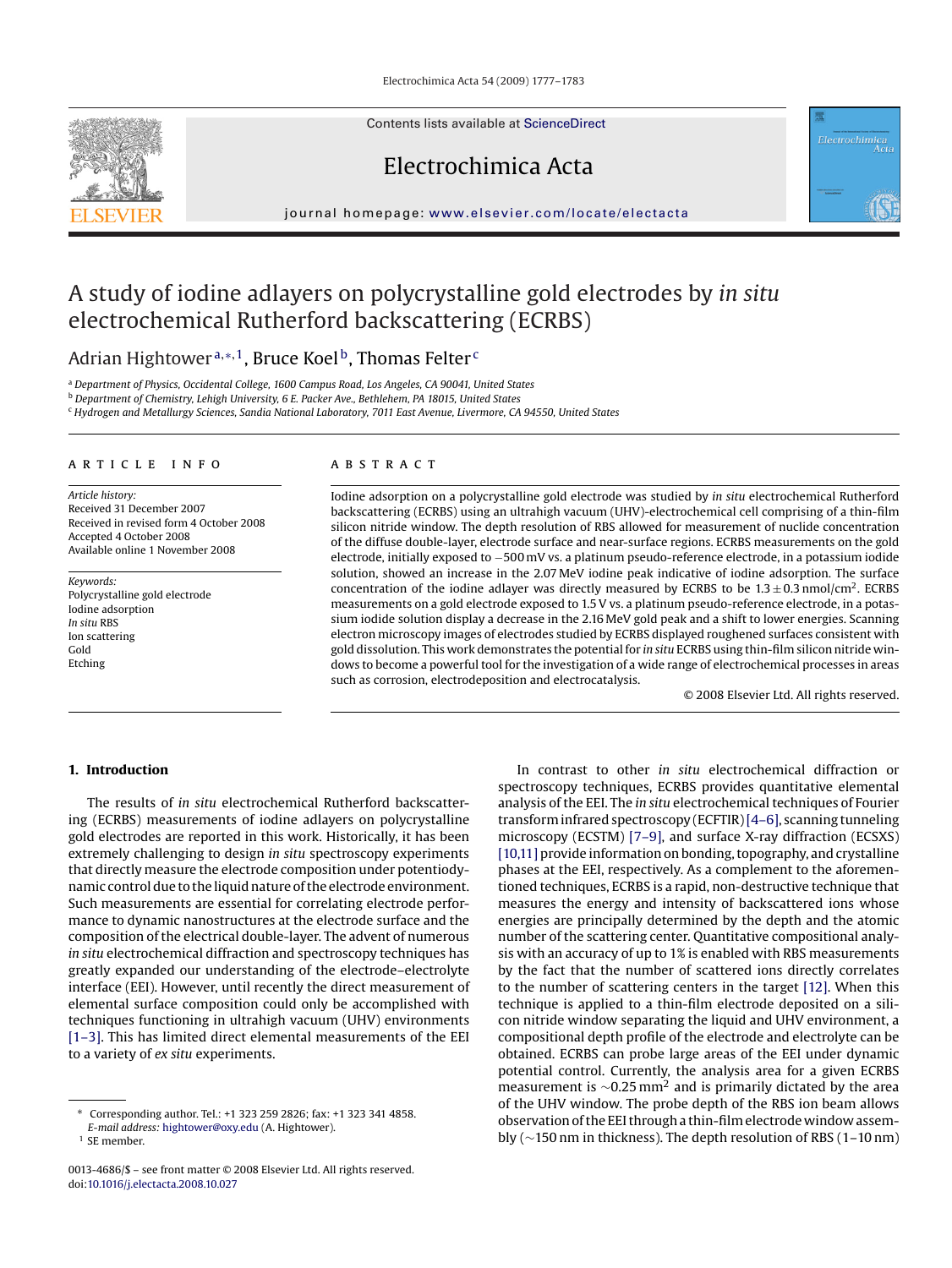<span id="page-1-0"></span>[\[13\]](#page-6-0) allows for measurement of nuclide concentration of the diffuse double-layer, surface and near-surface layers.

Ion beam techniques have been applied previously to investigate liquid–solid interfaces with reasonable success [\[14,15\]. T](#page-6-0)hese *in situ* studies avoided the problem of sample corruption associated with transferring between liquid and vacuum environments. Morita et al. [\[16\]](#page-6-0) studied lead desorption from  $SiO<sub>2</sub>$  with RBS using a liquid cell equipped with a 3-mm diameter, 5  $\mu$ m thick Si window. In this case, a 9-MeV  $4$ He<sup>2+</sup>, 0.6-mm diameter beam at an ion flux of  $1.9 \times 10^{13}$ /cm<sup>2</sup> s was able to resolve Xe gas at atmospheric pressure as well as a 4-monolayer Pd thin film in separate experiments. This work was complicated by the use of a 5-µm thick Si window that significantly reduced the intensity and energy of the Pd peak. Penetrating this window necessitated the use of high-energy ion beams and leads to spectra complicated by increased inelastic scattering. More recently, Bouquillon et al. [\[17\]](#page-6-0) used a liquid cell to perform PIXE analysis on lead-containing aqueous solutions. Pb at concentrations less than 10 ppm were resolved using a 3-MeV proton beam at ∼1 nA through a 100 nm Si3N4 window. This work also identified bubble formation at regions of beam impact attributed to water radiolysis. It was determined that these bubbles could be eliminated with sufficient circulation of the solution. Lastly, RBS studies of the near surface region of aqueous sulfuric acid solutions and HCl-doped ice were carried out using analysis chambers employing differential pumping apertures [\[18\].](#page-6-0)

ECRBS measurements were first demonstrated by Kötz et al. to study copper deposition on iridium and oxide formation on titanium [\[19\].](#page-6-0) This pioneering work utilized 3 MeV and 2.5 MeV  $4$ He<sup>+</sup> beams through a 1.2- $\mu$ m thick Si window along with iridium and titanium working electrodes, platinum counter electrodes and palladium pseudo electrodes. A number of challenges in ECRBS measurements were identified including the overlap of signals from low atomic number scattering centers situated closer to the beam source with signals from higher atomic number scattering centers situated further from the beam source. The loss of depth resolution due to peak broadening as scattered ions traversed the electrode and cell window was another challenge. It is important to note that the thickness of the window separating the electrochemical and vacuum environments plays a critical role on the impact of signal overlap and loss of depth resolution. Subsequent ECRBS studies have employed windows ranging in thickness from  $\sim$ 1  $\mu$ m to study Cu, Ag and Pd deposition on Si [\[20\]](#page-6-0) to 3.5  $\mu$ m to study deuterium ingress into Zr–2.5 wt.% Nb [\[21\]. T](#page-6-0)he current study utilizes a much thinner 150-nm thick  $Si<sub>3</sub>N<sub>4</sub>$  window in the hopes of minimizing the influences of signal overlap and the loss of depth resolution.

Adsorption of aqueous iodine on a polycrystalline gold electrode served as a benchmark in testing the current ECRBS system. The adsorption of ordered-monolayer phases of iodine on gold electrodes has been studied extensively by cyclic voltammetry [\[22–24\], s](#page-6-0)urface X-ray scattering (SXS) [\[25,26\], S](#page-6-0)TM [\[8,27–31\], a](#page-6-0)nd electrochemical quartz crystal microbalance (ECQCM) [32,33] techniques. Iodine adlayers on single crystal gold surfaces demonstrate potential-dependent phase transitions [\[31,34\]](#page-6-0) and are known to have a strong impact on the underpotential deposition of metal ions [\[30,35\]. I](#page-6-0)odide solutions are known to be an effective alternative to cyanide in both the chemical [\[36\]](#page-6-0) and electrochemical [\[37\]](#page-6-0) etching of gold. In these processes, electrons are removed from the metallic gold and the subsequent gold ions form strong complexes with iodide in solution.

$$
Au_{(aq)}^+ + 2I_{(aq)}^- \leftrightarrow AuI_{2(aq)}^- \tag{1}
$$

Iodine and gold atoms provide scattering centers with large nuclear masses and thus, larger RBS signals as predicted by the formula for differential scattering cross-sections:

$$
\frac{\partial \sigma}{\partial \Omega} = \left[ \frac{Z_1 Z_2 e^2}{4E} \right]^2 \cdot \frac{4}{\sin^4 \theta} \cdot \frac{\left[ \sqrt{1 - (A \sin \theta)^2} - \cos \theta \right]^2}{\sqrt{1 - (A \sin \theta)^2}} \tag{2}
$$

The differential scattering cross-section represents the probability of a scattering event with solid angle,  $\Omega$ , to occur as a function of the atomic numbers of the incident and target ions,  $Z_1$  and  $Z_2$ ; the energy of the incident ion,  $E$ ; the angle of incidence,  $\theta$ ; and the mass ratio of the incident ions to the target atoms, *A*. This work utilizes 2.3 MeV He<sup>+</sup> ions ( $Z_1 = 4$ ) to investigate the adsorption of iodine  $(Z_2 = 53)$  and etching of gold  $(Z_2 = 79)$ .

We seek to demonstrate the capabilities of ECRBS using a 150-nm thick  $Si<sub>3</sub>N<sub>4</sub>$  window for elemental characterization of electrochemical interfaces by measuring iodine adsorption on a polycrystalline gold electrode as well as etching of a gold electrode.

### **2. Experimental**

Fig. 1a displays a sealed, UHV-electrochemical cell with a 1.5-mL liquid-filled-well that was fabricated from a vacuum-grade epoxy resin (Torr Seal®) and a 0.25-mm<sup>2</sup>, 150-nm thick  $Si<sub>3</sub>N<sub>4</sub>$  window. This UHV-electrochemical cell was placed directly inside the RBS



**Fig. 1.** (a) Schematic drawing of the UHV-electrochemical cell used in the ECRBS study of Au dissolution and I adsorption on a polycrystalline Au electrode. The cell incorporates a 0.25-mm<sup>2</sup> UDAC mask; a 0.25-mm<sup>2</sup>, 150-nm thick  $Si<sub>3</sub>N<sub>4</sub>$  window; a 10-nm thick Au working electrode (WE), a  $125$ - $\mu$ m diameter Pt wire to act as a pseudo-reference electrode (RE), a UDAC counter electrode (CE), and a sealed 1.5 mL liquid well. (b) Schematic drawing of the UHV-liquid cell used to test window stability. The cell incorporates a 0.25-mm<sup>2</sup> UDAC mask with a 0.25-mm<sup>2</sup>, 500-nm thick  $Si<sub>3</sub>N<sub>4</sub>$  window.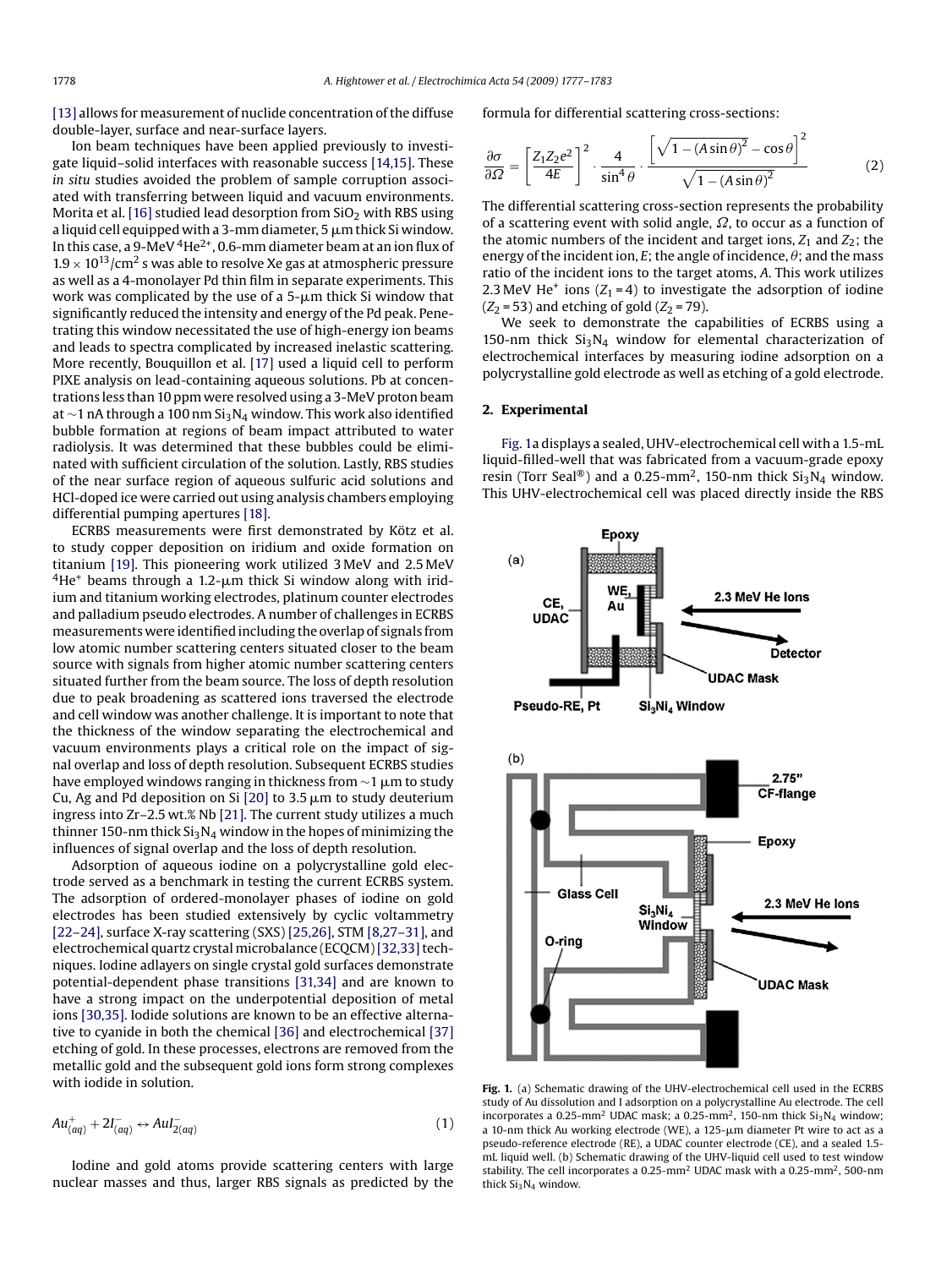<span id="page-2-0"></span>vacuum chamber (base pressure of  $2 \times 10^{-8}$  Torr). A second UHV-liquid cell [\(Fig. 1b\)](#page-1-0) used a 500-nm thick  $Si<sub>3</sub>N<sub>4</sub>$  window and a 2.75" Conflat® flange with a Pyrex®–stainless steel seal to interface the RBS UHV chamber with an external electrochemical cell at ambient pressure and temperature. The first UHV-electrochemical cell was utilized to study iodine on gold electrodes, while the UHV-liquid cell was used to test the stability of the  $Si<sub>3</sub>N<sub>4</sub>$  window separating the UHV environment from a two molar potassium iodide solution and xenon gas.

A working electrode was formed by sputtering a 10-nm gold film onto a  $Si<sub>3</sub>N<sub>4</sub>$  window (SPI Supplies). The  $Si<sub>3</sub>N<sub>4</sub>$  window, mounted on a 200-µm thick Si frame, was rated to withstand a pressure differential of 1 atm. A 125-µm diameter Pt wire was used as a pseudo-reference electrode and an ultradense amorphous



Fig. 2. (a) RUMP simulation of the RBS spectra from a 2.3-MeV He<sup>+</sup> beam incident on a 0.2-nm iodine film, 900-nm Si $_3$ N $_4$  window, followed by a 50- $\mu$ m 2 M KI aqueous solution. The iodine monolayer peak at 2.05 MeV can be distinguished from the iodine in the solution that follows the  $Si<sub>3</sub>N<sub>4</sub>$  window. The thick  $Si<sub>3</sub>N<sub>4</sub>$  window results in the oxygen, potassium, and iodine solution signals are shifted to lower energy. (b) RUMP simulation of the RBS spectra from a 2.3-MeV He<sup>+</sup> beam incident on a thin  $Si<sub>3</sub>N<sub>4</sub>$  window, followed by an 8-nm Au film, followed by a single adlayer of KI, followed by a 7 mM KI aqueous solution. The iodine adlayer peak at 2 MeV can be distinguished from the iodine in the solution. The gold peak is much larger than the iodine peak primarily because the Au film is relatively thick.

carbon (UDAC) substrate served as the counter electrode. The threeelectrode UHV-electrochemical cell was interfaced to an ACM Gill AC potentiostat via coaxial UHV feedthroughs. Prior to ECRBS runs, electrochemical measurements were performed on the polycrystalline gold electrodes in UHV-electrochemical cells placed directly into the RBS UHV chamber. Cyclic voltammograms with scan rates of 100 mV/min in 0.5  $H<sub>2</sub>SO<sub>4</sub> + 0.1$  mM KI solutions were used to characterize the quality of the electrochemical environment when the UHV-electrochemical cell was placed into the UHV chamber at pressures of  $8 \times 10^{-8}$  Torr. In order to simplify the RBS spectra, an electrolyte of 7 mM KI prepared from 18 M $\Omega$  cm water (B&J Brand) and analytical grade reagents (Alpha Aesar, 99.99% KI) was used for the ECRBS studies. A low concentration potassium iodide solution was chosen in the hopes of measuring iodide concentration in an extended diffuse layer as a function of distance from the electrode.

A 2.3-MeV He<sup>+</sup> ion beam at a current of 40 nA and a spot size of 0.4 mm2 was aligned through a 0.2-mm2 UDAC aperture before striking the  $0.25$  mm<sup>2</sup> Si<sub>3</sub>N<sub>4</sub> window. The UDAC aperture served to mask the Si frame housing the  $Si<sub>3</sub>N<sub>4</sub>$  window, thereby reducing its contribution to the RBS spectra. The RBS spectra were acquired using an Ortec Ion-Implanted-Silicon Charged-Particle detector set at  $\theta$  = 164 $\degree$  relative to the incident ion beam. Spectra were obtained over 1024 channels with a resolution of <20 keV. RBS spectra were normalized to the total number of detected ions. The accelerator and beam lines were protected from possible window failure by a VAT Series 75, fast-closing valve system.

Measured spectra were compared to simulations produced by the Rutherford Universal Manipulation Program (RUMP) code [\[38\].](#page-6-0) Electrodes were held at a given, constant potential while a RBS measurement was performed. The average measurement time used to obtain a RBS spectrum was about 10 min. Finally, a Cambridge 360 Scanning Electron Microscope (SEM) was used to characterize the sputtered gold electrodes before and after ECRBS gold etching studies.

#### **3. Results**

## *3.1. Simulations*

Several RUMP simulations were performed in order to determine the viability of the ECRBS technique. A variety of  $Si<sub>3</sub>N<sub>4</sub>$ window and gold electrode thicknesses were simulated to deter-



Fig. 3. RBS spectra of xenon, helium, and air through a 500-nm Si<sub>3</sub>N<sub>4</sub> window. The 1.85 MeV xenon edge is observed with significant modification from a normal RBS plateau shape due to the low density of the gas and hence deep penetration of the ions. The UDAC mask blocks deeply scattered ions from reaching the detector. The widths of the Si and N peaks are consistent with a nominal 500-nm thick  $Si<sub>3</sub>N<sub>4</sub>$ window. The Xe and O features are shifted to lower energies due to slowing of the incident ions by the 500-nm  $Si<sub>3</sub>N<sub>4</sub>$  window.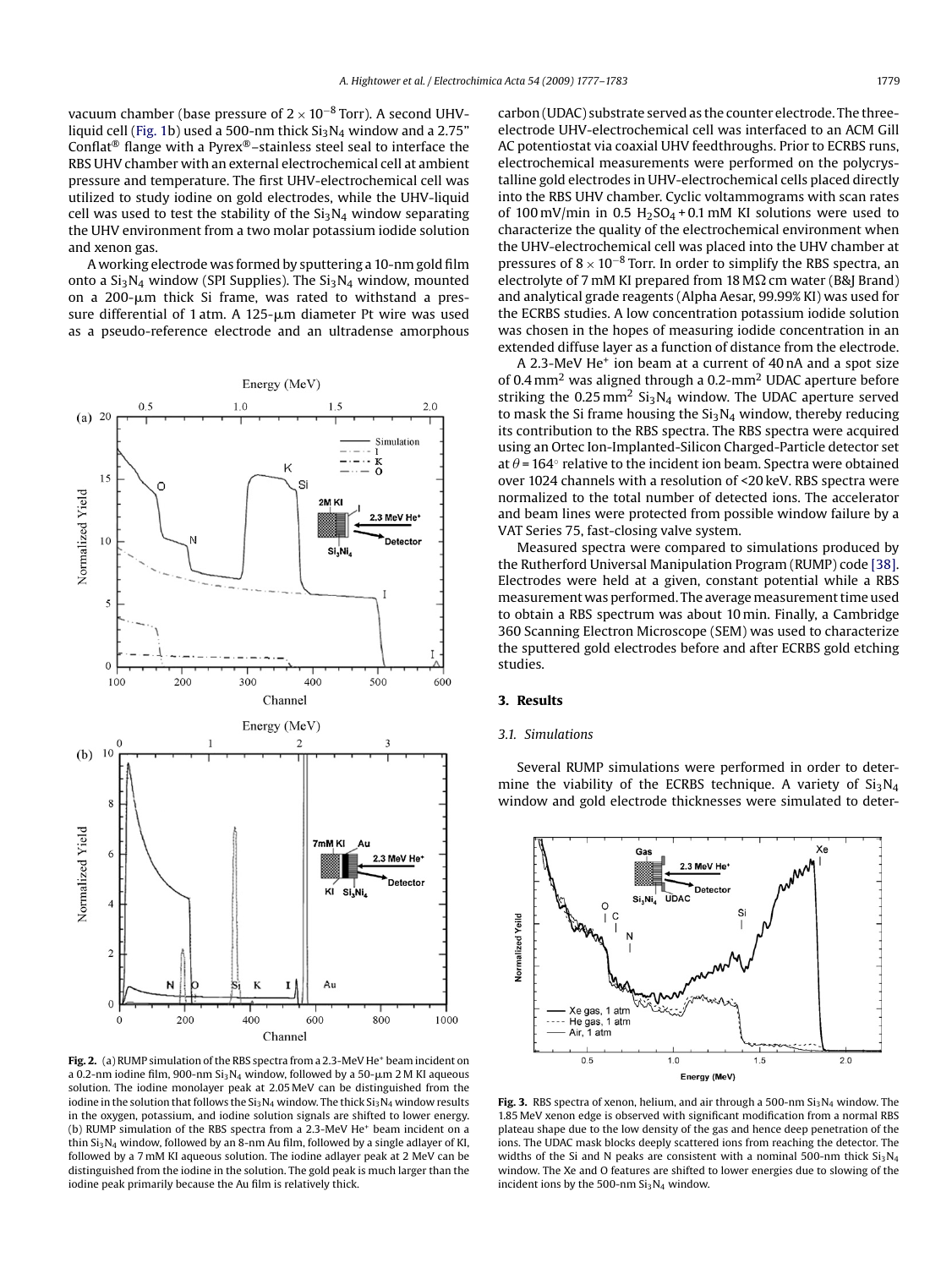<span id="page-3-0"></span>

**Fig. 4.** RBS spectra of a 2-M KI aqueous solution through a 500-nm  $Si<sub>3</sub>N<sub>4</sub>$  window. The iodine plateau at 1.85 MeV can be observed along with a potassium plateau at 1.25 MeV. The widths of the Si and N peaks are consistent with a nominal 500-nm thick  $Si<sub>3</sub>N<sub>4</sub>$  window. The I, K and O plateaus are shifted to lower energies due to slowing of the incident He<sup>+</sup> ions by the 500-nm  $Si<sub>3</sub>N<sub>4</sub>$  window.

mine their impact on ECRBS spectra. Simulations yielded the expected phenomenon of a decrease in onset energy from scattering centers that followed the  $Si<sub>3</sub>N<sub>4</sub>$  window in the ion beam path. This decrease in energy (slowing) of the ions is a result of the stopping power associated with traversing the window. This stopping power results primarily from electronic excitation of the window material and is a function of the energy and mass of the incident particles and the composition of the window. Ions can also lose energy as they traverse the gold electrode and the electrolyte as well as after their back scattering collision during their path to the detector.

Evidence of this decrease in onset energy is observed in [Fig. 2a](#page-2-0) which displays a RUMP simulation of an RBS spectra from a 2.3-MeV He+ beam incident on an 0.2-nm iodine film, followed by a 900 nm Si $_3$ N $_4$  window, followed by a 50- $\mu$ m 2 M KI aqueous solution. The iodine onset at 1.7 MeV from the 2 M KI solution is shifted to lower energy relative to the 2.04 MeV peak of the unobstructed 0.2-nm iodine film. In addition, the oxygen plateau at 0.58 MeV of the solution is shifted to energies below the nitrogen plateau at 0.73 MeV despite oxygen's higher atomic number.

Conclusions were drawn from comparisons of ECRBS data to simulated spectra from estimated concentrations and distributions of key elements: Si, N, Au, and I. A RUMP simulation of a 2.3-MeV He<sup>+</sup> beam incident on a 150-nm  $Si<sub>3</sub>N<sub>4</sub>$  window, followed by an 8-nm thick gold thin film, followed by a 0.2-nm KI adlayer, followed by a 80--m 7 mM KI aqueous solution is shown in [Fig. 2b.](#page-2-0) The potassium iodide adlayer peak at 2 MeV can be distinguished from the aqueous iodine background as well as the gold film. The proximity of the iodine and gold peaks suggest that roughness in the gold electrode could cause overlap between the peaks. The 2 MeV iodine peak of the KI film is shifted to lower energies relative to the 2.04 MeV peak of the unobstructed iodine film displayed in [Fig. 2a.](#page-2-0)

## *3.2. Liquid and gas studies*

The viability of the  $Si<sub>3</sub>N<sub>4</sub>$  window to successfully isolate the UHV and liquid environments was tested with the UHV-liquid cell, which allows for easy changing of various gases and liquids such as saturated potassium iodide solutions and xenon gas. In particular, the durability of the epoxy seals at the interfaces of glass, silicon, and electrode leads were tested. The seals were found to last reliably for the length of the experiments (∼4 h) provided that the epoxy was allowed to cure for the recommended time.



**Fig. 5.** A cyclic voltammogram of a polycrystalline Au electrode in an UHVelectrochemical cell using 0.5 M H<sub>2</sub>SO<sub>4</sub> + 1 mM KI, scanned at 100 mV/min vs. a Pt pseudo-reference electrode that was performed with the UHV-electrochemical cell in the RBS chamber at a pressure of  $8 \times 10^{-8}$  Torr.

RBS spectra of xenon, helium, and air through a 500-nm  $Si<sub>3</sub>N<sub>4</sub>$ window are shown in [Fig. 3.](#page-2-0) The xenon edge at 1.85 MeV can be observed with a significant change from the usual plateau shape found in condensed matter samples. The change in shape is due to the UDAC mask blocking deeply scattered ions from reaching the detector. The low density of gas compared to condensed matter results in scattering events occurring deep in the sample, millimeters below the mask. For example, 2 MeV He ions travel a millimeter before loosing 0.3 MeV of energy. From this depth, the UDAC mask blocks the line of sight path to the detector. The silicon edge at 1.40 MeV in [Fig. 3](#page-2-0) is made up of backscattered ions from the 500 nm Si $_3$ N $_4$  window as well as the 200- $\mu$ m Si frame. The width of the silicon plateau is defined by and consistent with a nominal 500-nm thick Si<sub>3</sub>N<sub>4</sub> window. The silicon signal from the 200- $\mu$ m Si frame extends to lower energies than the plateau and contributes to the background of lower energy signals. The xenon and oxygen features are shifted to lower energies due to the slowing of the incident He<sup>+</sup> ions by the 500-nm  $Si<sub>3</sub>N<sub>4</sub>$  window. The carbon feature is primarily a result of backscattering from the UDAC mask and experiences no such shift.



**Fig. 6.** ECRBS spectra of a polycrystalline Au electrode in 7 mM KI held at the open circuit voltage of 318 mV and −500 mV vs. a Pt pseudo-reference electrode. The initial application of a negative potential results in an increase in the iodine peak, 2.07 MeV, indicative of iodine adsorption, as shown more clearly in the inset. The widths of the Si and N peaks are consistent with a nominal 150-nm thick  $Si<sub>3</sub>N<sub>4</sub>$ window.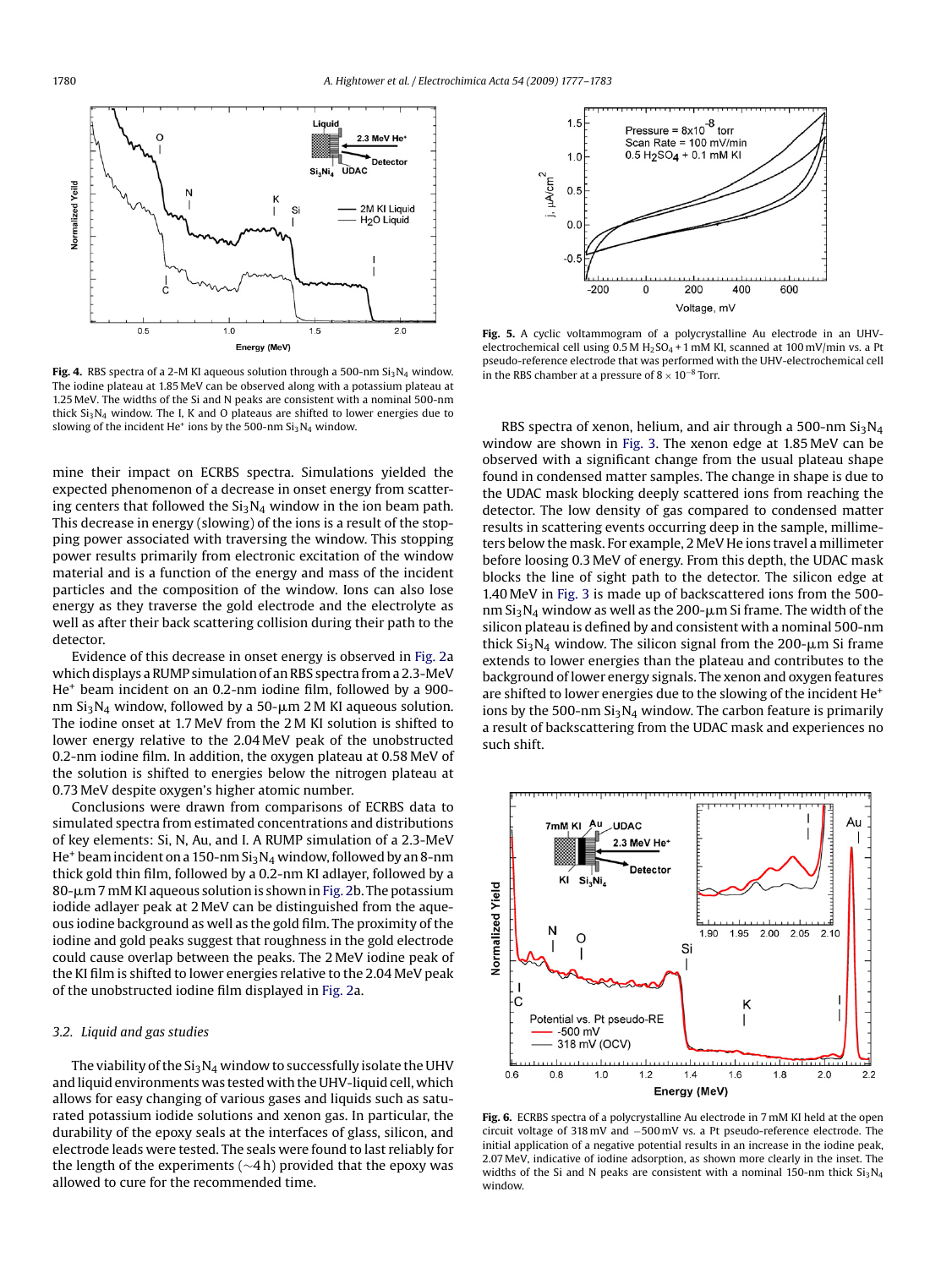<span id="page-4-0"></span>

**Fig. 7.** RBS spectra of the oxidation of an Au electrode held at a potential of 1.5 V vs. a Pt pseudo-reference electrode. The top panel (a) shows decrease of the gold peak, 2.12 MeV, indicative of roughening and gold dissolution. The bottom panel (b) shows an increase and sharpening of the oxygen peak at 0.87 MeV.

[Fig. 4](#page-3-0) displays RBS spectra from a 2-M KI aqueous solution obtained through a 500-nm  $Si<sub>3</sub>N<sub>4</sub>$  window. The iodine plateau at 1.85 MeV can be observed along with a potassium plateau at 1.25 MeV. The silicon plateau at 1.40 MeV is consistent with a nominal 500-nm thick Si $_3$ N $_4$  window supported by a 200- $\mu$ m Si frame and is comparable to the silicon in [Fig. 3. T](#page-2-0)he intensity of the iodine feature indicates no significant iodine adsorption on the  $Si<sub>3</sub>N<sub>4</sub>$  window. The height of the iodine feature relative to the silicon feature is comparable to the heights simulated in [Fig. 2a.](#page-2-0) These intensities are complicated by the contribution of the Si frame to the silicon edge. The iodine, potassium, and oxygen features are shifted to lower energies due to slowing of the incident He<sup>+</sup> ions by the 500-nm  $Si<sub>3</sub>N<sub>4</sub>$  window. Again the carbon feature is primarily a result of backscattering from the UDAC mask and experiences no such shift.

## *3.3. Electrochemical performance and ion beam measurements*

The capability of the UHV-electrochemical cell inside the RBS UHV chamber at a pressure of  $8 \times 10^{-8}$  Torr was tested prior to ECRBS tests. [Fig. 5](#page-3-0) displays a cyclic voltammogram of a polycrystalline gold electrode on a 500-nm thick  $Si<sub>3</sub>N<sub>4</sub>$  window obtained in a solution of 0.5  $H<sub>2</sub>SO<sub>4</sub>+1$  mM KI, and scanned at 100 mV/min vs. a Pt pseudo-reference electrode. The voltammogram demonstrates that potentiodynamic control was possible using UHV-electrochemical cell, but only with limited analytical capability. The poor resolution of the CV scan indicates a non-ideal electrochemical environment that is likely associated with a fouled electrode surface.

[Fig. 6](#page-3-0) displays ECRBS spectra of a 10-nm thick polycrystalline gold electrode in 7 mM KI solution obtained at open circuit and held at a small negative potential of −0.5 V. The spectra show distinct peaks for gold and adsorbed iodine with onset edges at 2.16 and 2.07 MeV, respectively. Plateaus that are approximately 0.1 MeV wide can be observed at 1.40 and 0.75 MeV for the silicon and nitrogen components respectively, due to the  $Si<sub>3</sub>N<sub>4</sub>$  window. The onset energy of these silicon and nitrogen plateaus correspond to those observed in [Figs. 3 and 4,](#page-2-0) while the width (0.1 MeV) corresponds to the nominal 150-nm thickness of the  $Si<sub>3</sub>N<sub>4</sub>$  window. Ions backscattered from the 200- $\upmu$ m thick Si-window substrate and the UDAC mask produce signals below 1.40 and 0.6 MeV, respectively. The undesirable silicon background signal (0–1.40 MeV) indicates a slight misalignment of the UDAC mask, He<sup>+</sup> ion beam, and silicon frame. Minor peaks from potassium and oxygen can be observed at 1.63 and 0.91 MeV, respectively.

In order to observe dissolution of the gold electrode, the cell was driven to anodic potentials of 1.5 V. Several RBS spectra of the gold electrode, obtained sequentially at about 10 min/spectra. Fig. 7a shows an initial reduction in area and broadening of the 2.16 MeV gold peak to lower energies. Fig. 7b shows the silicon, oxygen, nitrogen and carbon onset regions (0.62 MeV) in greater detail. The unwanted Si background (0–1.4 MeV) arises from the 200- $\upmu$ m thick Si-window frame. Since the backscattered yield depends on *Z*2, where *Z* is the atomic number, light elements are easily obscured



**Fig. 8.** SEM images of the10-nm thick sputtered Au film before (a) and after ECRBS Au dissolution experiment (b). The Au film is initially fairly homogeneous, but after the dissolution experiments, shows altered Au regions with a diameter of ∼300 nm that arise from radiolysis and/or Au dissolution.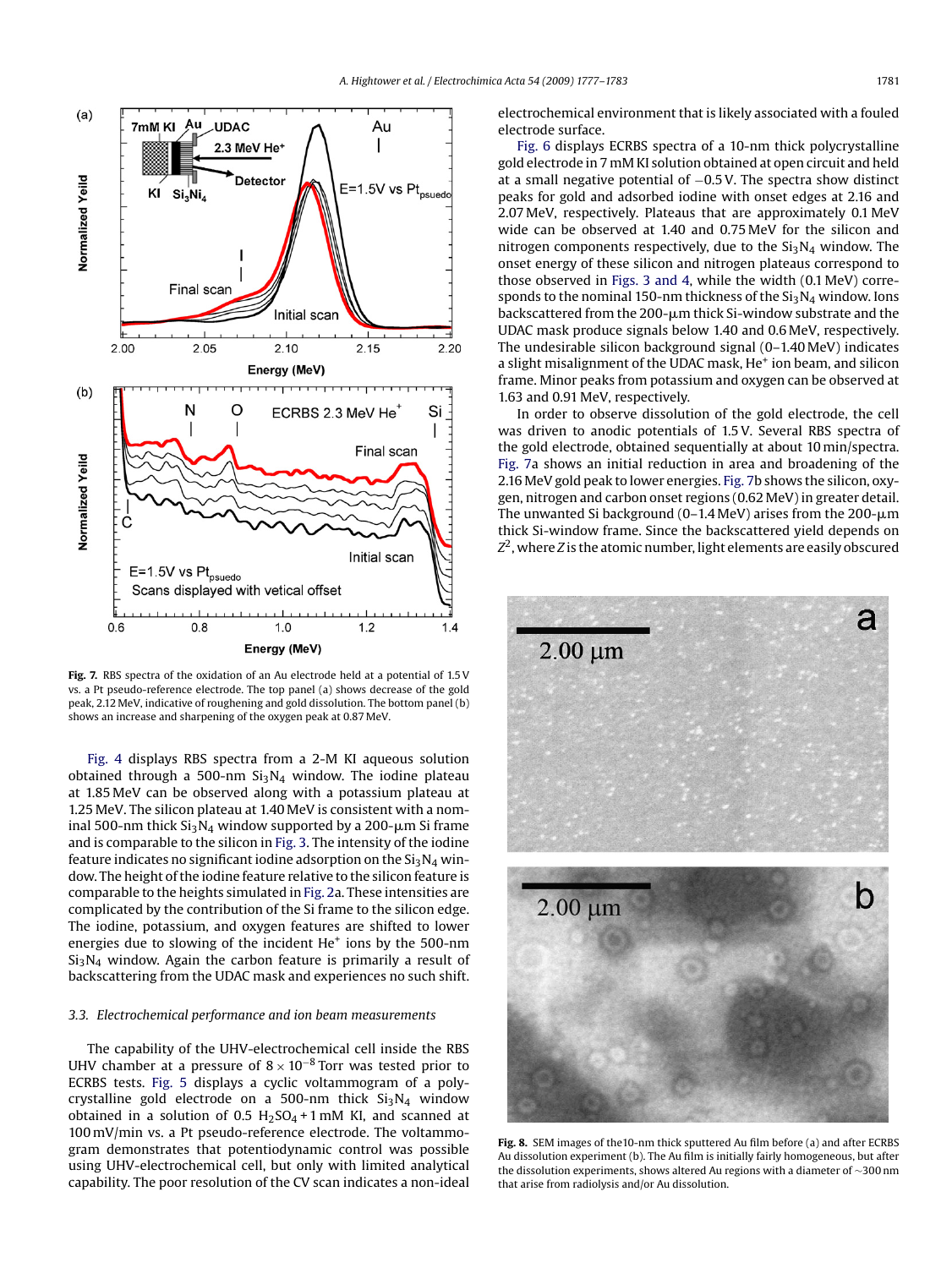by the presence of the Si background. More accurate mask alignment should reduce this significantly, making it easier to detect and quantify the concentration of light elements, such as oxygen.

## *3.4. Electrode morphology*

[Fig. 8](#page-4-0) displays SEM images of the initial 10 nm-thick sputtered gold electrode and the electrode after the ECRBS study. The electrode was initially fairly homogeneous [\(Fig. 8a](#page-4-0)), but the electrode surface appeared roughened and contained altered regions of ∼300 nm in size after the ECRBS experiments [\(Fig. 8b\)](#page-4-0). Subsequent energy dispersive X-ray (EDX) spectroscopy measurements could not detect iodine at the electrode surface.

### **4. Discussion**

RUMP simulations suggested that ECRBS would have the capability to directly measure adsorbed iodine species as a function of gold electrode potential. Additionally, RUMP simulations predicted ECRBS would have the capability of measuring gold etching rate as a function of gold electrode potential. A dilute salt solution was employed in the hopes of measuring iodide concentration in an extended diffuse layer as a function of distance from the electrode. Initial ECRBS experiments reported in this paper display the aforementioned capability but with limited resolution.

An increase in iodine concentration at the electrode surface, as indicated by the increase in area under the iodine peak in the RBS spectra, was observed when a negative potential of −500 mV vs. a Pt pseudo-reference electrode was applied. There was a relatively small amount of adsorbed iodine initially despite electrode exposure to the solution for 15 min prior to the ECRBS measurement. Iodine monolayers are known to form spontaneously on clean gold electrodes within minutes of exposure. The slow adsorption kinetics of iodide on the studied gold electrode can be attributed to the presence of contaminants on the electrode surface. Once a potential was applied to the electrode, an iodine monolayer formed within the time required for one ECRBS measurement (∼10 min). It is not obvious that the application of a negative potential should attract iodide to the electrode surface. However, an increase in active surface sites as a result of the reduction of contaminant surface oxides could explain the formation of an iodine monolayer with the applied negative potential.

The determination of the amount of surface iodine is complicated by the UHV-electrochemical cell construction. The size of the mask opening, and therefore the amount of the incident beam that actually hits the electrode, is not precisely known. However, by comparing the measured areas of the iodine and gold peaks to RUMP simulations and assuming an initially smooth, 10-nm thick gold electrode, we can make an estimate of the amount of iodine in the adlayer. An iodine surface concentration of  $1.3 \pm 0.3$  nmol/cm<sup>2</sup> was measured for the iodine adlayer, which is close to the monolayer value of  $1.04 \text{ nmol/cm}^2$  reported by Rodriguez et al. [\[39\].](#page-6-0) This constitutes reasonable agreement considering the large uncertainty in the thickness and roughness of the polycrystalline gold electrode used in the ECRBS experiment.

The use of a Pt wire as a pseudo-reference electrode complicated the determination of the onset potentials for gold dissolution from the polycrystalline electrode. The application of 1.5 V was accompanied by a large initial dissolution of gold, as indicated by the decrease in area of the 2.16 MeV Au peak. Further measurement showed a redistribution of the Au peak to lower energies with only minor changes in peak area. The initial rapid dissolution of gold is attributed to electrochemical etching that removed 28% of the gold thin film within 10 min. This corresponds to an etching rate of 0.28 nm/min. This value is low compared to typical chemical gold etching processes ( $\sim$ 10  $\mu$ m/min). Although a potential of 1.5 V was applied to the system, the etching solution was limited by a dilute salt concentration (7 mM KI) and the absence of a proper electrolyte or buffer. It is also likely that the application of 1.5 V resulted in the formation of gold oxide at the EEI. The presence of gold oxide would significantly decrease the kinetics of gold dissolution, reduce the value for the etching rate, and explain why subsequent measurements at 1.5 V did not result in significant dissolution of gold. The presence of gold oxide may contribute to the slight increase and sharpening of the 0.87 MeV oxygen peak, though it is difficult to draw definitive conclusions from the lower energy edges. The increased overlap among the 2.07 MeV iodine and 2.16 MeV gold peaks is likely because of the roughening of the oxidized electrode and formation of gold–iodide complexes. These observations are consistent with the results of previous chronocoulometry studies of iodine adsorption on gold electrodes [\[22\]](#page-6-0) and ECSTM studies at 1.3 V on the oxidation of gold electrodes [\[40\].](#page-6-0)

The ECRBS studies were carried out over the course of 1 h with 1.5 mL of stagnant electrolyte. The system as configured here is susceptible to radiolysis and the formation of bubbles near the electrode surface would complicate interpretation of the RBS spectra. Nevertheless, we can clearly observe the concomitant formation of an iodine layer and dissolution of the gold electrode. Improvements in the technique in later experiments should include addition of a standard reference electrode, incorporation of a mechanism for electrolyte circulation, and better electrochemical characterization.

The depth resolution of ECRBS (1–10 nm) as reported here is relevant for measuring aspects of diffusion in the EEI and phase transitions in electrode materials as a function of potential, but provides limited information regarding adsorbed monolayers at the electrode surface and concentrations of adspecies in the Stern layer. Channeling and blocking experiments in ECRBS utilizing single-crystal electrode/window assemblies may be one approach to increasing this capability. Medium energy ion scattering (MEIS) employs lower energy ion beams (∼100 keV) and can have much better depth resolution (0.5–1 nm) than RBS techniques. However, the use of MEIS in such an electrochemical approach (ECMEIS) may require even thinner windows than employed in this work. The challenge will be to design an electrochemical cell with such windows that can isolate the corresponding UHV and liquid environments. Thus, while ECRBS is useful for the elemental characterization of bulk electrodes, ECMEIS may be a better approach for quantitative elemental analysis of electrode surface species. To our knowledge, no such ECMEIS experiment has been made previously.

## **5. Conclusions**

The demonstrated *in situ* ECRBS system using a 150-nm silicon nitride window provides a new *in situ* elemental analysis technique for investigating electrochemical processes at the electrode–electrolyte interface (EEI) under potential control. Iodine accumulation of  $1.3 \pm 0.3$  nmol/cm<sup>2</sup> at a polycrystalline gold electrode under a negative potential was directly measured by ECRBS. The formation of an iodide layer and dissolution of the gold electrode was also directly observed by ECRBS. We have suggested changes that will improve the technique, and we point out that a similar approach utilizing channeling and blocking in RBS or application of MEIS should enable characterization of electrode adlayers and concentration in the Stern layer with submonolayer resolution. We believe that ECRBS can further the understanding of a wide range of electrochemical processes, in particular corrosion, elec